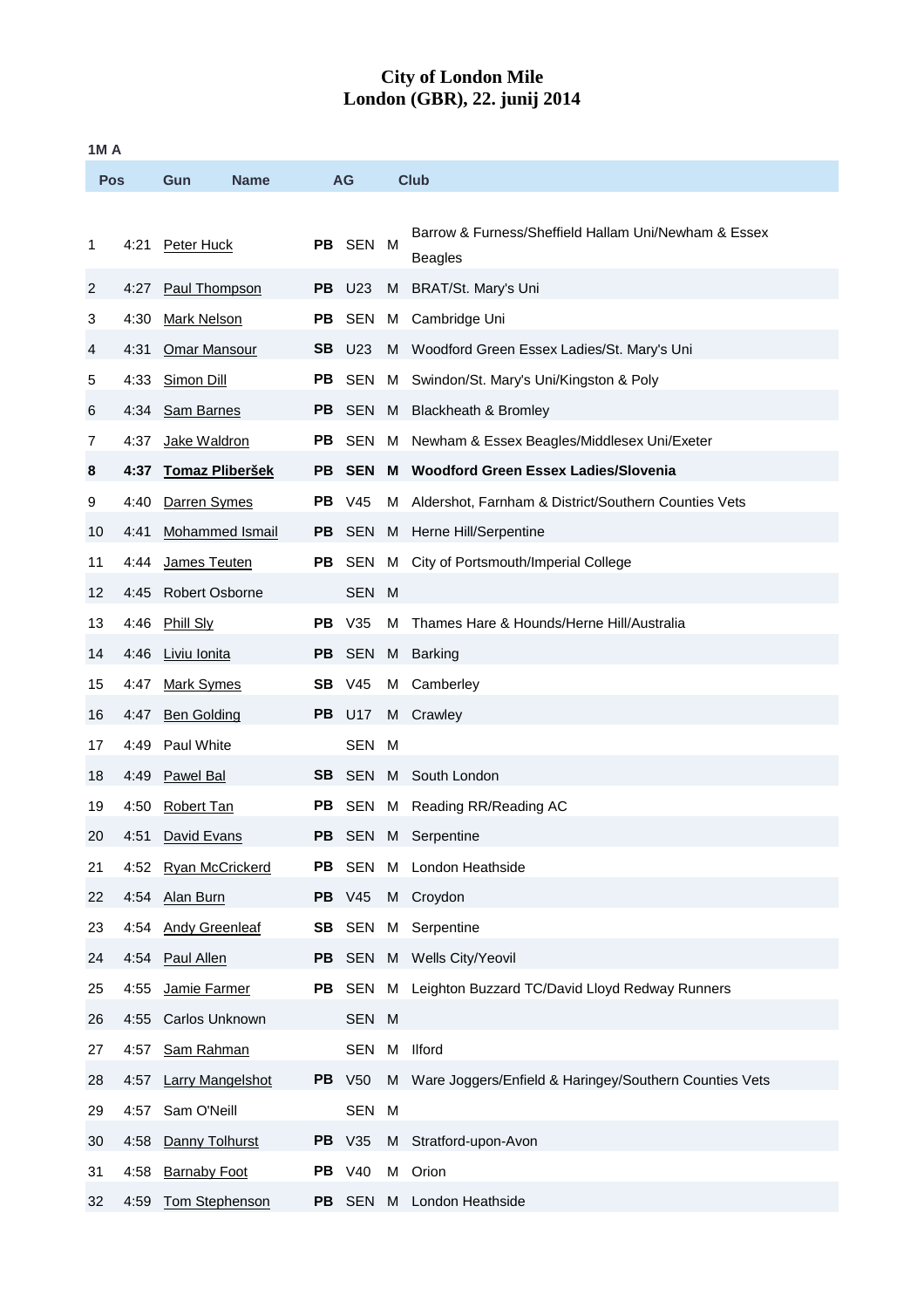| 33 | 5:00 | <b>Matthew Hardcastle</b>   | PB  |               |          | SEN M Serpentine                |
|----|------|-----------------------------|-----|---------------|----------|---------------------------------|
| 34 | 5:01 | <b>Richard Taylor</b>       |     | <b>PB</b> V35 |          | M Serpentine                    |
| 35 | 5:01 | <b>Peter Clarke</b>         |     | <b>PB</b> V50 | M        | Hercules Wimbledon              |
| 36 | 5:01 | <b>Stephen Philcox</b>      |     | <b>PB</b> V45 |          | M Ilford                        |
| 37 |      | 5:02 George Clancy          |     | <b>SEN</b>    | M        |                                 |
| 38 | 5:02 | Thomas Charles Daley PB V35 |     |               |          | M Fulham                        |
| 39 | 5:02 | James Rosenvinge            |     | PB SEN        | M        | <b>Bristol &amp; West</b>       |
| 40 | 5:04 | Tim Liken                   |     | <b>PB</b> V35 | M        | Unattached                      |
| 41 |      | 5:04 Ben Wickham            |     | V35           | м        | Victoria Park & Tower Hamlets   |
| 42 |      | 5:04 Paul Simons            |     | <b>PB</b> V50 |          | M Salford H/Shaftesbury Barnet  |
| 43 |      | 5:05 Darryl Webb            |     | PB SEN        |          | M Burgess Hill                  |
| 44 |      | 5:08 An Other               |     | SEN M         |          |                                 |
| 45 | 5:08 | <b>Charles Knowles</b>      |     | <b>PB</b> V45 |          | M Victoria Park & Tower Hamlets |
| 46 | 5:09 | <b>Alun Myers</b>           | PB. | SEN           |          | M Victoria Park & Tower Hamlets |
| 47 | 5:09 | <b>Mark Howard</b>          |     |               |          | PB SEN M Loughton               |
| 48 | 5:09 | <b>Matt McDaniel</b>        | PB. | SEN           | <b>M</b> | Unattached                      |
| 49 | 5:10 | <b>Tom Moseley</b>          | PB. | SEN           | M        | Beckenham                       |
| 50 | 5:11 | Jon Hannan                  |     | <b>PB</b> V35 | M        | Southampton                     |
| 51 |      | 5:12 George Banbury         |     | <b>PB</b> V40 | М        | Orion                           |
| 52 | 5:13 | James Lobo                  |     | <b>PB</b> U23 | M        | London City AC                  |
| 53 |      | 5:13 Francesco Rigodanza    |     | SEN M         |          |                                 |
| 54 | 5:15 | Darren Philip               |     | SEN M         |          |                                 |
| 55 |      | 5:16 Kevin Newell           | PB. | V35           |          | M Ilford/Veterans/Orion         |
| 56 | 5:16 | <b>Oliver Porritt</b>       | PB  | <b>SEN</b>    | M        | Petts Wood                      |
| 57 | 5:16 | <b>Adam Haylock</b>         |     | PB SEN        | М        | Leighton Buzzard                |
| 58 | 5:16 | <b>Daniel Mutlow</b>        |     | <b>SEN</b>    | M        | Victoria Park & Tower Hamlets   |
| 59 | 5:17 | Jonathan Litchfield         |     | <b>PB</b> V35 | М        | Sweatshop                       |
| 60 | 5:17 | <b>Rudolf B?tticher</b>     |     | <b>SEN</b>    | M        | Turn-Klubb zu Hannover          |
| 61 | 5:17 | <b>Mark White</b>           |     | <b>PB</b> V40 | М        | Herne Hill                      |
| 62 | 5:17 | <b>Arif Merali</b>          |     | PB SEN        | M        | <b>Clapham Chasers</b>          |
| 63 | 5:19 | <b>Mark Guven</b>           |     | <b>PB</b> V40 | M        | Unattached                      |
| 64 | 5:19 | Jamie Moore                 |     | SEN M         |          |                                 |
| 65 | 5:19 | Michele Bottone             |     | <b>PB</b> V35 | М        | Unattached/Italy                |
| 66 | 5:20 | <b>Alex Davidson</b>        |     | <b>PB</b> V50 | M        | Highgate                        |
| 67 | 5:20 | Stephen Nash                |     | SEN M         |          |                                 |
| 68 | 5:20 | <b>Oliver Norman</b>        |     | SEN M         |          |                                 |
| 69 | 5:21 | <b>Clive Wickham</b>        |     | SEN M         |          | Hillingdon                      |
| 70 | 5:21 | David Fallon                |     | SEN M         |          |                                 |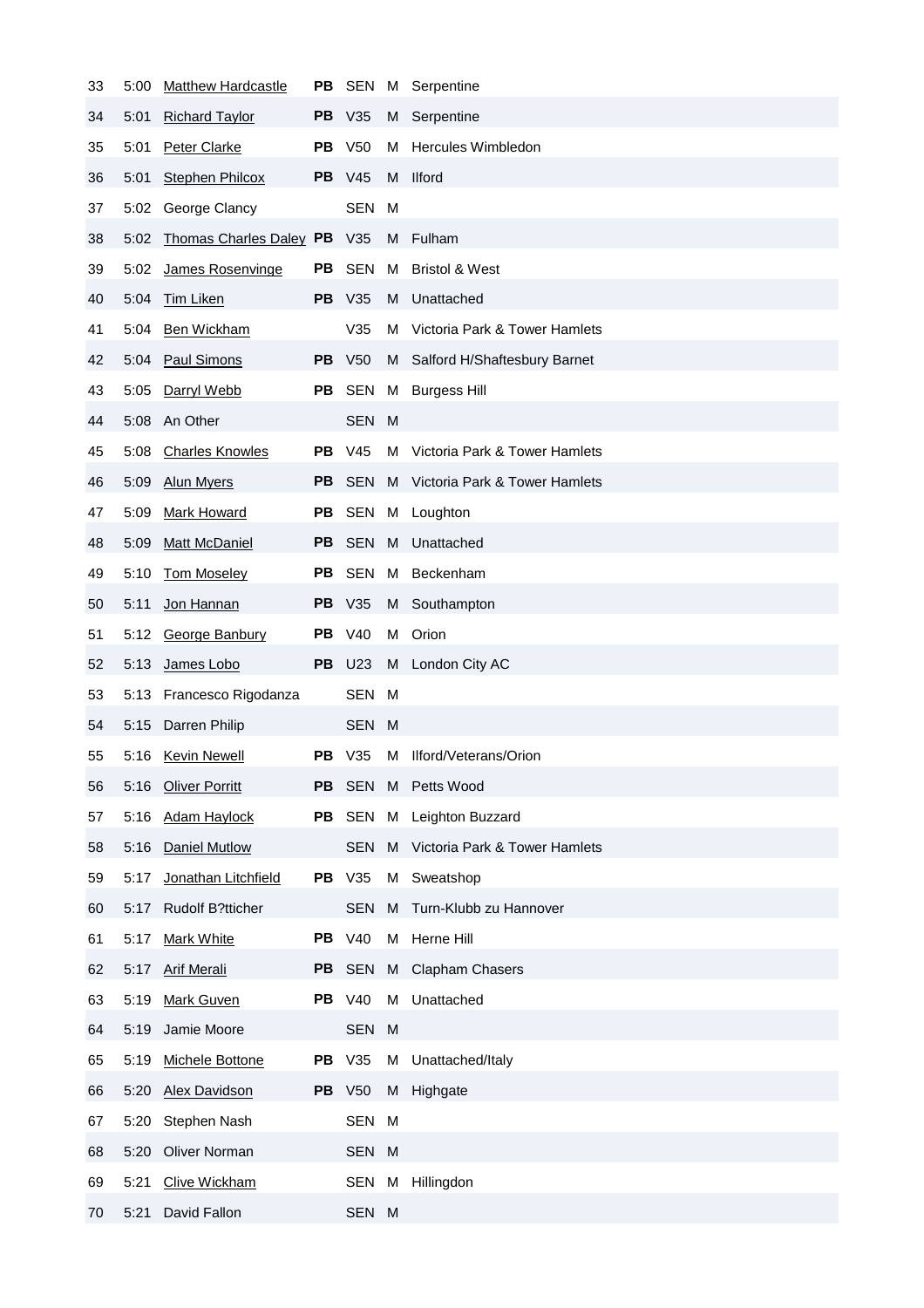| 71  | 5:21 | Ronan Hoare               |           | SEN M           |   |                                      |
|-----|------|---------------------------|-----------|-----------------|---|--------------------------------------|
| 72  | 5:22 | Joss Knight               |           | SEN M           |   |                                      |
| 73  |      | 5:24 Aaron Browne         |           | SEN M           |   |                                      |
| 74  |      | 5:24 Mark Curtis          |           | SEN M           |   |                                      |
| 75  | 5:25 | <b>Dunston Creavalle</b>  |           | <b>PB</b> V50   | M | <b>Ilford/Southern Counties Vets</b> |
| 76  | 5:25 | <b>Noel Thatcher</b>      |           | <b>PB</b> V45   | M | Harlow RC/Newham & Essex Beagles     |
| 77  | 5:26 | Dervish Bartlett          |           | <b>PB</b> V40   |   | M Barking                            |
| 78  | 5:26 | <b>Farid Sarwari</b>      |           | U <sub>20</sub> |   | M Serpentine                         |
| 79  | 5:26 | Usama Sajid               | PB.       | U23             |   | M Victoria Park & Tower Hamlets      |
| 80  | 5:26 | David Breslin             |           | <b>PB</b> V45   | M | Sandhurst                            |
| 81  | 5:27 | <b>Bobby Seagull</b>      |           | PB SEN          |   | M East End                           |
| 82  | 5:28 | Daniel Szczerban          |           |                 |   | PB SEN M Cambridge H                 |
| 83  | 5:28 | Simeon Fearon             |           | SEN M           |   |                                      |
| 84  | 5:29 | <b>Brian Coughlan</b>     |           | SEN M           |   |                                      |
| 85  | 5:29 | <b>Tom Ward</b>           |           |                 |   | PB SEN M Harborough                  |
| 86  | 5:29 | William Anderson          |           | SEN M           |   |                                      |
| 87  | 5:29 | <b>Helen Gaunt</b>        |           | <b>PB</b> V35   |   | W Serpentine                         |
| 88  | 5:30 | <b>Laurence Duffy</b>     | <b>PB</b> | V <sub>50</sub> | M | Stragglers                           |
| 89  | 5:30 | <b>Chris Coomer</b>       | PB.       | V35             | M | Unattached                           |
| 90  | 5:31 | John Devoy                | PB.       | SEN             |   | M Fulham                             |
| 91  | 5:31 | Alex Pond                 |           | SEN M           |   |                                      |
| 92  | 5:31 | <b>Richard Bazeley</b>    |           |                 |   | PB SEN M Vale of Aylesbury           |
| 93  | 5:31 | Daniel Slipper            |           | <b>PB</b> V40   | M | East London                          |
| 94  | 5:31 | <b>Aidan Roberts</b>      |           |                 |   | PB SEN M Unattached                  |
| 95  | 5:31 | Thomas Cassidy            |           | SEN M           |   |                                      |
| 96  | 5:31 | Mike Hanlon               |           | SEN M           |   |                                      |
| 97  | 5:31 | <b>Ed Taylor</b>          |           |                 |   | PB SEN M Unattached                  |
| 100 |      | 5:33 Richard Ward         |           | SEN M           |   |                                      |
| 101 | 5:33 | lain Hanley               |           |                 |   | SEN M Thames Valley                  |
| 102 |      | 5:33 Scott Newton         |           |                 |   | PB SEN M Unattached                  |
| 103 |      | 5:33 Richard Hogg         |           | <b>PB</b> V45   |   | M Woodford Green Essex Ladies        |
| 98  | 5:33 | Joe Spraggins             |           |                 |   | PB SEN M Serpentine                  |
| 99  |      | 5:33 Andrew P. Wood       |           |                 |   | PB SEN M London FrontRunners         |
|     |      | 104 5:34 LEE THOMPSON     |           | SEN M           |   |                                      |
| 105 |      | 5:34 Guy Earle            |           |                 |   | PB SEN M Unattached                  |
| 106 |      | 5:34 Richard Catton       |           |                 |   | PB SEN M Unattached                  |
|     |      | 107 5:34 Seth Cayley      |           |                 |   | PB SEN M Headington                  |
| 108 |      | 5:35 Alejandro Folch-Coll |           | <b>PB</b> V40   | M | East End                             |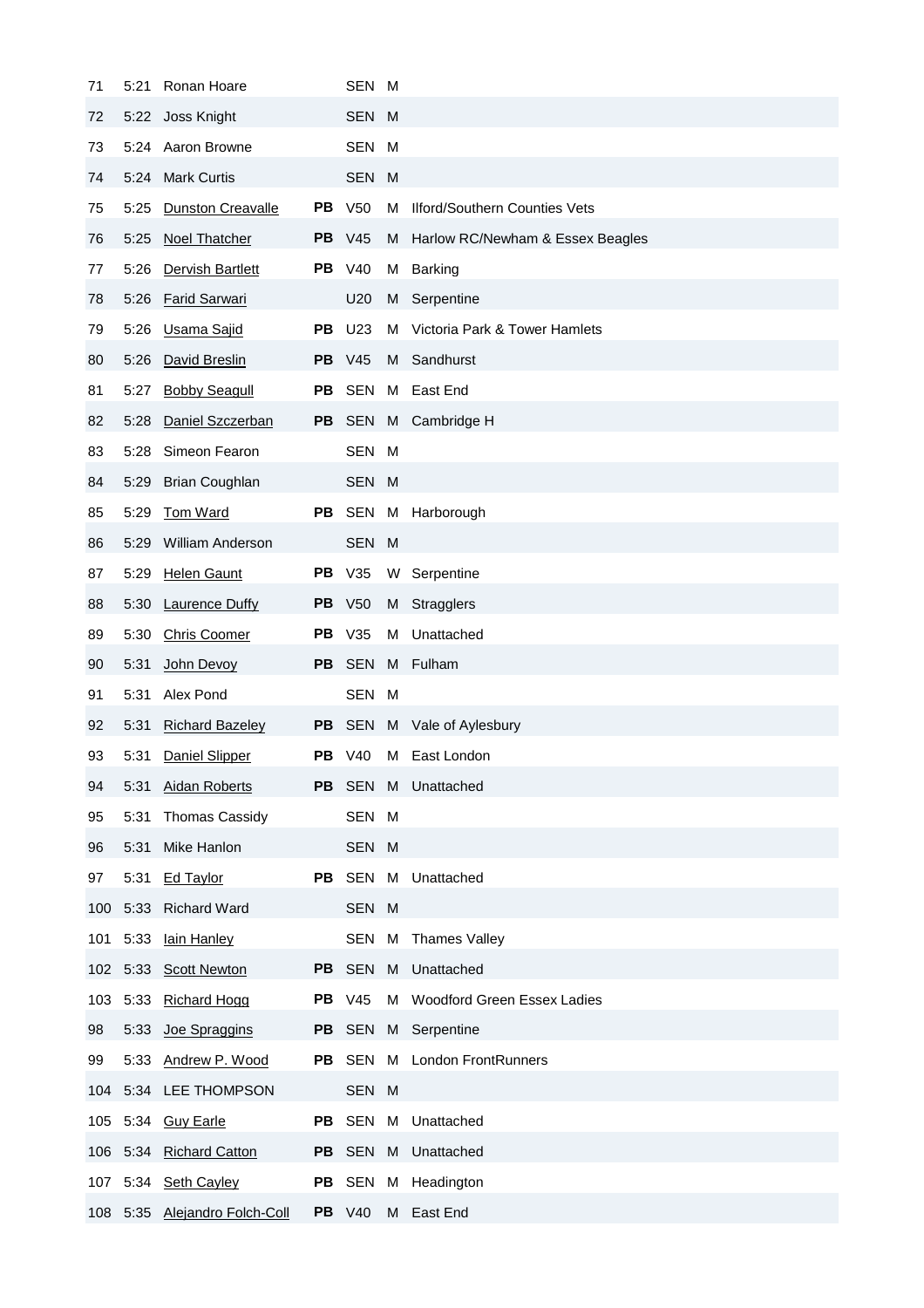| 109 |          | 5:35 Gareth Noot          |    |                 |   | PB SEN M Unattached                  |
|-----|----------|---------------------------|----|-----------------|---|--------------------------------------|
|     | 110 5:35 | Giles Rowlinson           |    | SEN M           |   |                                      |
|     |          | 111 5:36 Rodney Baldwin   |    |                 |   | PB SEN M East End                    |
|     |          | 112 5:36 Ella Hatton      |    | SEN W           |   |                                      |
|     |          | 113 5:37 Krystle Balogun  |    | PB SEN W Ilford |   |                                      |
|     |          | 114 5:38 Shailesh Patel   |    | <b>PB</b> V45   |   | M East London                        |
|     |          | 115 5:38 Frank Bonner     |    | SEN M           |   |                                      |
|     |          | 116 5:39 Rodolpho Miranda |    |                 |   | PB SEN M Serpentine                  |
|     |          | 117 5:39 Adam Mc Aviney   |    | SEN M           |   |                                      |
|     |          | 118 5:39 Richard Bishop   |    | SEN M           |   |                                      |
|     |          | 119 5:40 Darren Lewin     |    | SEN M           |   |                                      |
|     |          | 120 5:41 <b>Lisa Webb</b> |    | <b>SB</b> V45   |   | W Shaftesbury Barnet/Veterans/Barnet |
|     |          | 121 5:42 Stephen Skinner  |    | SEN M           |   |                                      |
|     |          | 122 5:43 Ben Gilmore      |    | <b>PB</b> V35   |   | M Serpentine                         |
|     |          | 123 5:43 Phillip Minns    |    | SEN M           |   |                                      |
|     |          | 124 5:44 Julian Keenan    |    | <b>PB</b> V40   |   | M Victoria Park & Tower Hamlets      |
|     |          | 125 5:45 Nick Sirs        |    | SEN M           |   |                                      |
|     |          | 126 5:46 Sarah Lewis      |    |                 |   | PB SEN W Barnes                      |
| 127 |          | 5:46 Patrick Bradfield    |    | SEN M           |   |                                      |
| 128 |          | 5:46 Alan Barker          |    | SEN M           |   |                                      |
|     |          | 129 5:46 Simon Townsend   |    |                 |   | SEN M Harpenden Arrows               |
|     |          | 130 5:47 An Other         |    | SEN M           |   |                                      |
|     |          | 131 5:47 Chris Conroy     |    | SEN M           |   |                                      |
|     | 132 5:48 | <b>Vince Golding</b>      | PB | V50             | М | Crawley                              |
|     | 133 5:48 | <b>Farhad Shahnoor</b>    | PВ | U17             | М | Unattached                           |
| 134 |          |                           |    |                 |   |                                      |
|     | 5:48     | Ananth<br>Gopalakrishnan  |    | SEN M           |   |                                      |
| 135 |          | 5:49 Graham Holland       |    | V35             | M | <b>Ealing Eagles</b>                 |
| 136 |          | 5:49 Andrew Byrne         |    | SEN M           |   |                                      |
| 137 | 5:49     | <b>Markus Artelsmair</b>  |    | SEN M           |   |                                      |
| 138 | 5:50     | <b>Matthew Harwood</b>    |    | <b>PB</b> V35   | M | Unattached                           |
| 139 | 5:50     | Angus Ulyate              |    | SEN M           |   |                                      |
| 140 | 5:50     | Gautam Batra              |    | SEN M           |   |                                      |
| 141 | 5:50     | Daniel Masoliver          |    | SEN M           |   |                                      |
| 142 | 5:51     | Jamie Appleby             |    | <b>PB</b> V35   | M | Unattached                           |
|     | 143 5:51 | <b>Gerald Watson</b>      |    | <b>PB</b> V50   | М | Werrington                           |
| 144 | 5:52     | Andre Giordani            |    | SEN M           |   |                                      |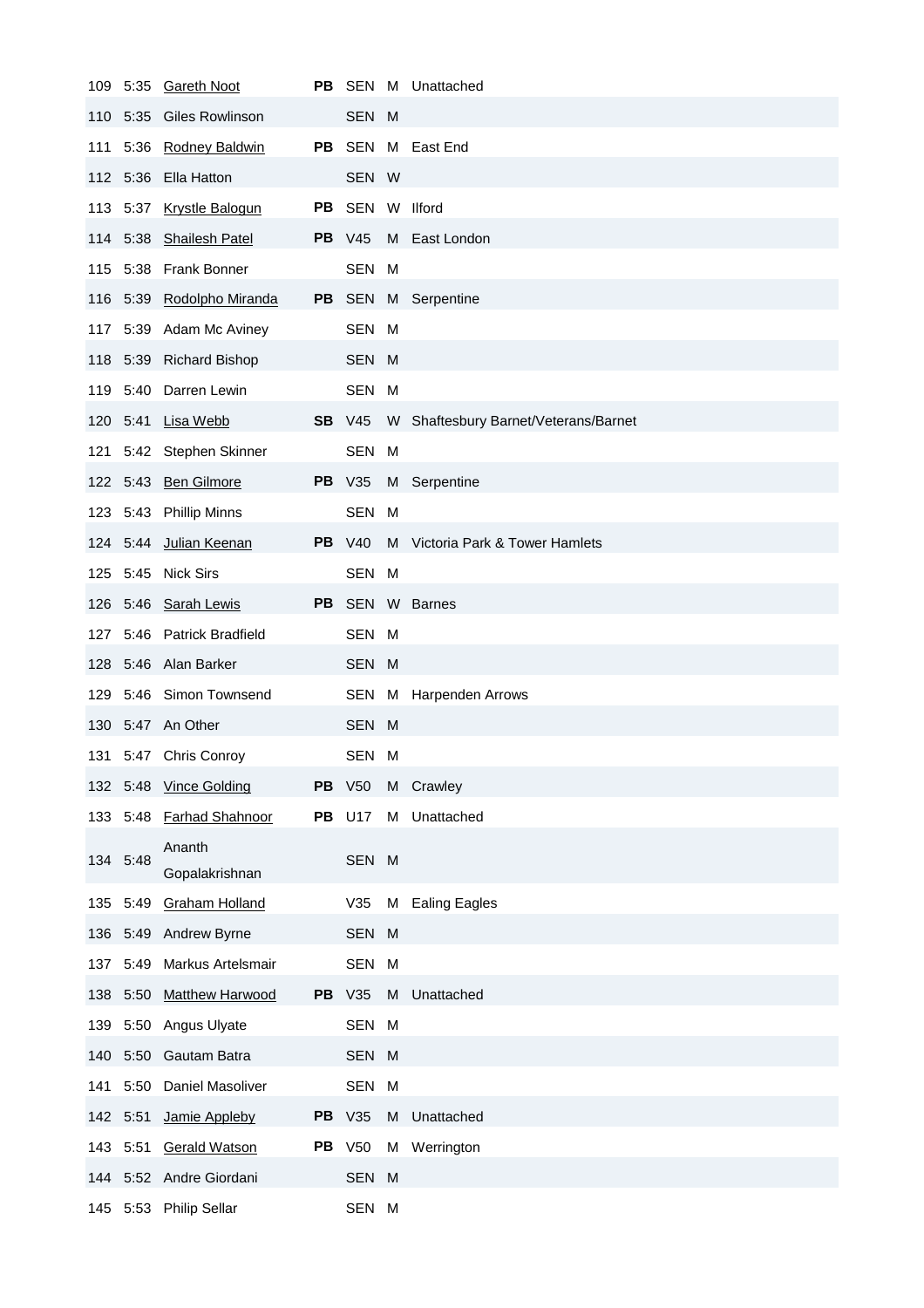|     |          | 146 5:53 Andy Wyatt       |           | SEN M         |   |                                                           |
|-----|----------|---------------------------|-----------|---------------|---|-----------------------------------------------------------|
| 147 |          | 5:53 Stephen Thompson     |           | SEN M         |   |                                                           |
|     | 148 5:54 | <b>Alaister Jeffrey</b>   |           | <b>PB</b> V35 | M | Unattached                                                |
|     |          | 149 5:55 Ruth Jones       |           |               |   | PB SEN W Aldershot, Farnham & District/Enfield & Haringey |
| 150 |          | 5:55 Mark Hayward         | <b>PB</b> | SEN           |   | M Harlow RC                                               |
| 151 |          | 5:56 Adrian Giordani      |           | SEN M         |   |                                                           |
|     |          | 152 5:56 Jay Ward         |           | SEN M         |   |                                                           |
|     |          | 153 5:56 Gary James       |           | SEN M         |   |                                                           |
| 154 | 5:57     | <b>Matthew Panton</b>     |           | <b>PB</b> U20 |   | M Bedford & County                                        |
| 155 |          | 5:57 Nathan Francis       |           |               |   | SEN M sweatshop                                           |
|     |          | 156 5:57 Lawrence Tse     |           | SEN M         |   |                                                           |
| 157 |          | 5:57 Alan Palmer          |           | SEN M         |   |                                                           |
| 158 |          | 5:58 Jay Bailey           |           | SEN M         |   |                                                           |
| 159 |          | 5:58 George Lloyd         |           | SEN M         |   |                                                           |
|     | 160 5:58 | <b>Michael Abrahams</b>   |           | <b>PB</b> V55 |   | M London Heathside                                        |
| 161 |          | 5:58 Ian Debbage          |           | SEN M         |   |                                                           |
|     | 162 5:59 | Kenneth McCallum          |           | SEN M         |   |                                                           |
|     |          | 163 5:59 Andrew McFarlane |           | V35           | M | <b>Ealing Eagles</b>                                      |
|     |          | 164 5:59 Andy McAleese    |           | SEN M         |   |                                                           |
|     |          |                           |           |               |   |                                                           |
| 165 | 6:00     | Upin Dattani              |           | <b>PB</b> V35 | M | Unattached                                                |
| 166 |          | 6:00 Sara leach           |           | SEN W         |   |                                                           |
| 167 | 6:01     | Alex Fuzeau               |           | SEN M         |   |                                                           |
|     | 168 6:01 | James Moore               |           | <b>PB</b> V40 |   | M Croydon                                                 |
|     |          | 169 6:02 Glen Irwin       |           | V40           |   | M Orion                                                   |
| 170 | 6:02     | Jason Sewards             |           | <b>PB</b> V45 |   | M Thames Valley                                           |
| 171 |          | 6:02 Dan Spinks           |           | <b>SEN</b>    | М | hillingdon ac                                             |
| 172 |          | 6:02 Anthony Maplesden    |           | <b>PB</b> V35 | M | Unattached                                                |
| 173 |          | 6:02 Chris Gatfield       |           | SEN           | M |                                                           |
| 174 |          | 6:02 Simon Wraight        |           | V35           | M | Unattached                                                |
|     |          | 175 6:02 Jason Braganza   |           | SEN M         |   |                                                           |
|     |          | 176 6:02 Michael Hessey   |           | <b>PB</b> V45 | M | Harpenden                                                 |
| 177 |          | 6:03 Craig Stephenson     |           | SEN           |   | M Garden City Runners                                     |
|     | 178 6:03 | Jasna Skroce              |           |               |   | SEN M Victoria Park Harriers and Tow                      |
| 179 |          | 6:03 Lizzy BANWELL        |           | SEN W         |   |                                                           |
| 180 | 6:03     | Morgan Conn               |           | SEN W         |   |                                                           |
| 181 |          | 6:03 Samuel Cross         |           | SEN M         |   |                                                           |
|     |          | 182 6:04 Jack Moore       |           | <b>PB</b> U13 |   | M Orion                                                   |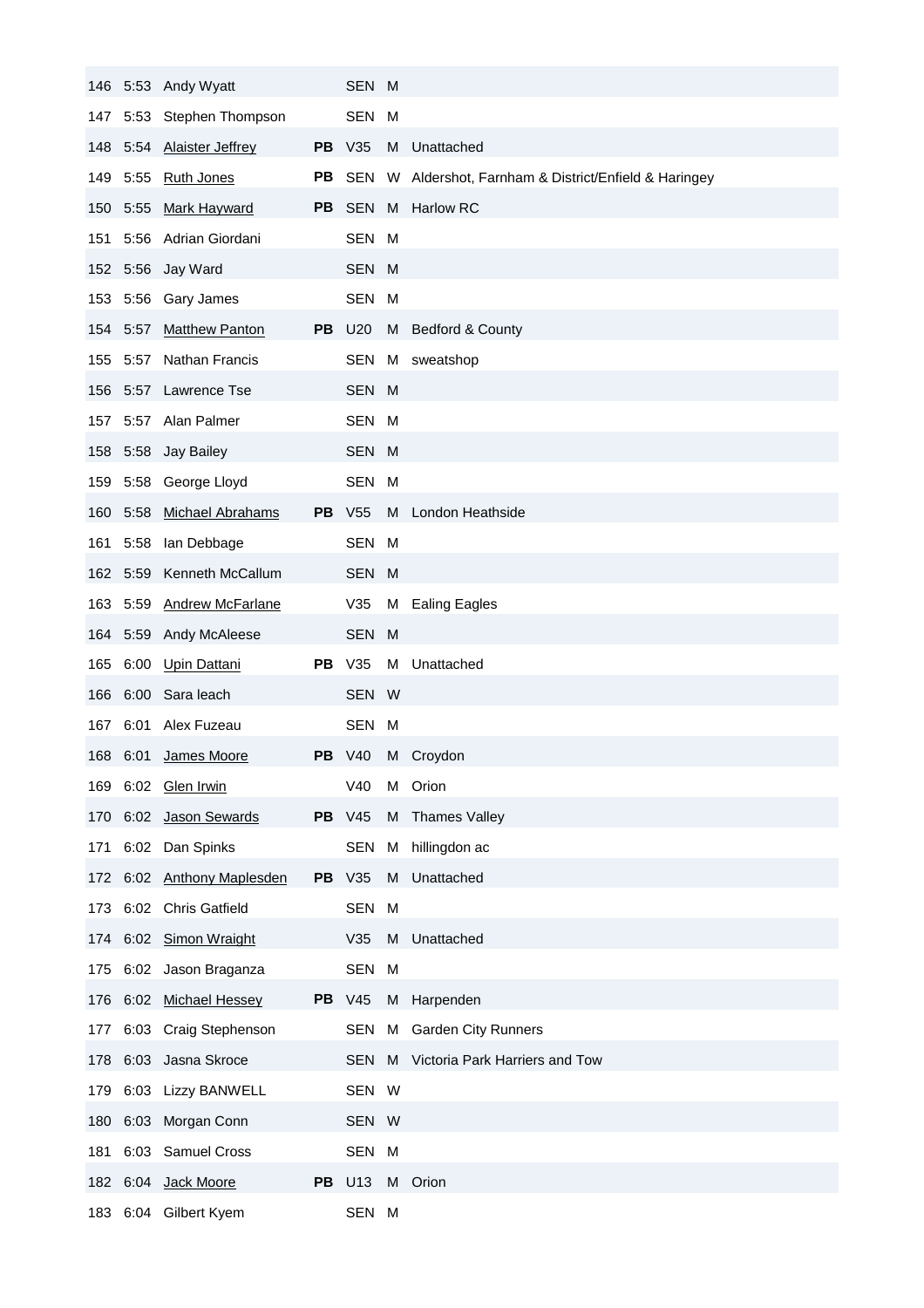|     |          | 184 6:04 Michael Hellyer       |               |   | SEN M Ealing Eagles                              |
|-----|----------|--------------------------------|---------------|---|--------------------------------------------------|
| 185 |          | 6:04 Dan Wymer                 | <b>PB</b> V35 |   | M Witney                                         |
|     |          | 186 6:05 Jennifer Watt         | V40           |   | W Ealing Eagles/Canada                           |
| 187 |          | 6:05 Lyndon Norley             |               |   | SEN M London Clty Athletics Club                 |
|     |          | 188 6:05 Francesco Bastianello | SEN M         |   |                                                  |
| 189 |          | 6:05 An Other                  | SEN M         |   |                                                  |
|     |          | 190 6:05 Adam Canning          | SEN M         |   |                                                  |
| 191 |          | 6:06 Donald Deasy              | SEN M         |   |                                                  |
|     |          | 192 6:07 Henry Canal           | SEN M         |   |                                                  |
|     |          | 193 6:07 Tim Kelf              | SEN M         |   |                                                  |
|     |          | 194 6:07 Stephen Salter        | SEN M         |   |                                                  |
| 195 |          | 6:07 Ciaran Saunders           | SEN M         |   |                                                  |
| 196 | 6:08     | Jade Watson                    |               |   | PB U20 W Werrington/Keele Uni                    |
|     |          | 197 6:08 Mike Bristow          | SEN M         |   |                                                  |
|     |          | 198 6:08 Alex Mackula          |               |   | PB SEN M Thames Hare & Hounds                    |
| 199 |          | 6:08 Shotton Mark              | SEN M         |   |                                                  |
|     | 200 6:09 | Mark Tollefson                 | SEN M         |   |                                                  |
|     |          | 201 6:09 Nick Sutcliffe        | <b>PB</b> V40 |   | M London City AC                                 |
|     |          | 202 6:09 An Other              | SEN M         |   |                                                  |
|     |          | 203 6:10 Lavinia Singer        | SEN W         |   |                                                  |
|     |          | 204 6:10 Dominic Murphy        | SEN M         |   |                                                  |
|     |          | 205 6:12 Lex Rees              | SEN M         |   |                                                  |
|     |          | 206 6:12 Perry Lammas          | SEN M         |   |                                                  |
|     |          | 207 6:12 An Other              | SEN M         |   |                                                  |
| 208 |          | 6:12 Jason Sennitt             | SEN M         |   |                                                  |
|     |          | 209 6:12 Julian Desai          | SEN M         |   |                                                  |
|     |          | 210 6:13 Wole Odele            | <b>PB</b> V45 |   | M Cambridge H                                    |
| 211 |          | 6:13 Anna Garnier              | <b>PB</b> V55 | W | Thames Hare & Hounds/Hercules Wimbledon/Veterans |
|     |          | 212 6:13 Reyane Smart          | <b>PB</b> V35 | M | Queens Park                                      |
|     |          | 213 6:14 Liza Croft            | SEN           | M | watford harriers                                 |
|     |          | 214 6:14 Christopher Read      | SEN M         |   |                                                  |
|     |          | 215 6:15 Adam Neidle           | SEN M         |   |                                                  |
|     |          | 216 6:15 Andrew Croft          | SEN M         |   |                                                  |
| 217 | 6:15     | <b>Michael Murphy</b>          | SEN M         |   |                                                  |
|     |          | 218 6:15 Craig Lamb            | SEN M         |   |                                                  |
| 219 |          | 6:16 Robson Trendell           | SEN           | М | Hedge End Running Club                           |
|     |          | 220 6:16 Sally Hatton          | <b>SB</b> V45 | W | Unattached                                       |
| 221 |          | 6:16 Kevin Gunner              | SEN M         |   |                                                  |